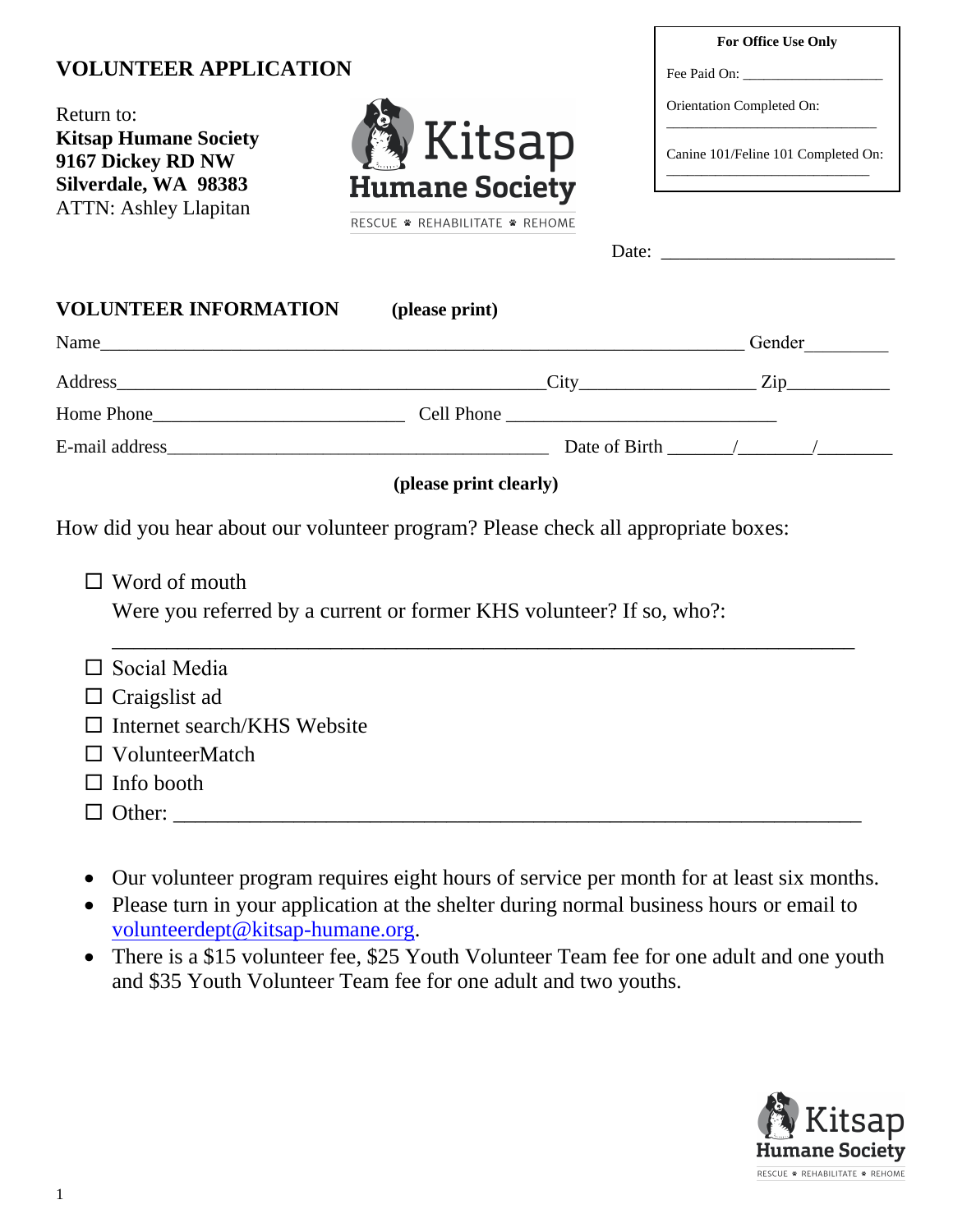Many of the shelter's volunteer opportunities include strenuous physical activity. If either of you have any limitations, physical or psychological, which require accommodations or restrict your ability to volunteer, please list these below. This is meant to inform the Volunteer and Department Coordinators so that we can fully inform you regarding physical demands of different assignments during your onboarding, not to limit your volunteer experience.

\_\_\_\_\_\_\_\_\_\_\_\_\_\_\_\_\_\_\_\_\_\_\_\_\_\_\_\_\_\_\_\_\_\_\_\_\_\_\_\_\_\_\_\_\_\_\_\_\_\_\_\_\_\_\_\_\_\_\_\_\_\_\_\_\_\_\_\_\_\_\_\_\_\_\_\_\_ \_\_\_\_\_\_\_\_\_\_\_\_\_\_\_\_\_\_\_\_\_\_\_\_\_\_\_\_\_\_\_\_\_\_\_\_\_\_\_\_\_\_\_\_\_\_\_\_\_\_\_\_\_\_\_\_\_\_\_\_\_\_\_\_\_\_\_\_\_\_\_\_\_\_\_\_\_ \_\_\_\_\_\_\_\_\_\_\_\_\_\_\_\_\_\_\_\_\_\_\_\_\_\_\_\_\_\_\_\_\_\_\_\_\_\_\_\_\_\_\_\_\_\_\_\_\_\_\_\_\_\_\_\_\_\_\_\_\_\_\_\_\_\_\_\_\_\_\_\_\_\_\_\_\_

I am interested in: (please check any that apply)

- $\Box$  Dog Walker/Small Dog Walker
- $\Box$  Cat Socializer
- $\Box$  Cat Kennel Cleaning
- **Adoption Support**
- $\Box$  Photo Team
- □ Customer Service Assistant
- $\Box$  Data Entry
- □ Vet Services Assistant
- **Canine Behavior/Training Assistant**
- Rescue Me Program Transport
- $\Box$  Laundry & Dishes
- $\Box$  Special Events
- $\Box$  Other:

#### **In signing the application, I understand and agree to the following:**

- I have read the completed Volunteer Manual, and I agree to comply by all rules and regulations stated therein.
- I agree to attend all required training classes. I agree to abide by the policies and procedures presented to me at the volunteer orientation and training workshops. I understand that if I do not follow rules established by the Kitsap Humane Society, I may be subject to corrective action and/or termination from the Volunteer Program.
- I understand that if I am injured while acting as an unpaid member of the volunteer staff, I am not covered by Washington State Workers Compensation Law. I authorize the Kitsap Humane Society to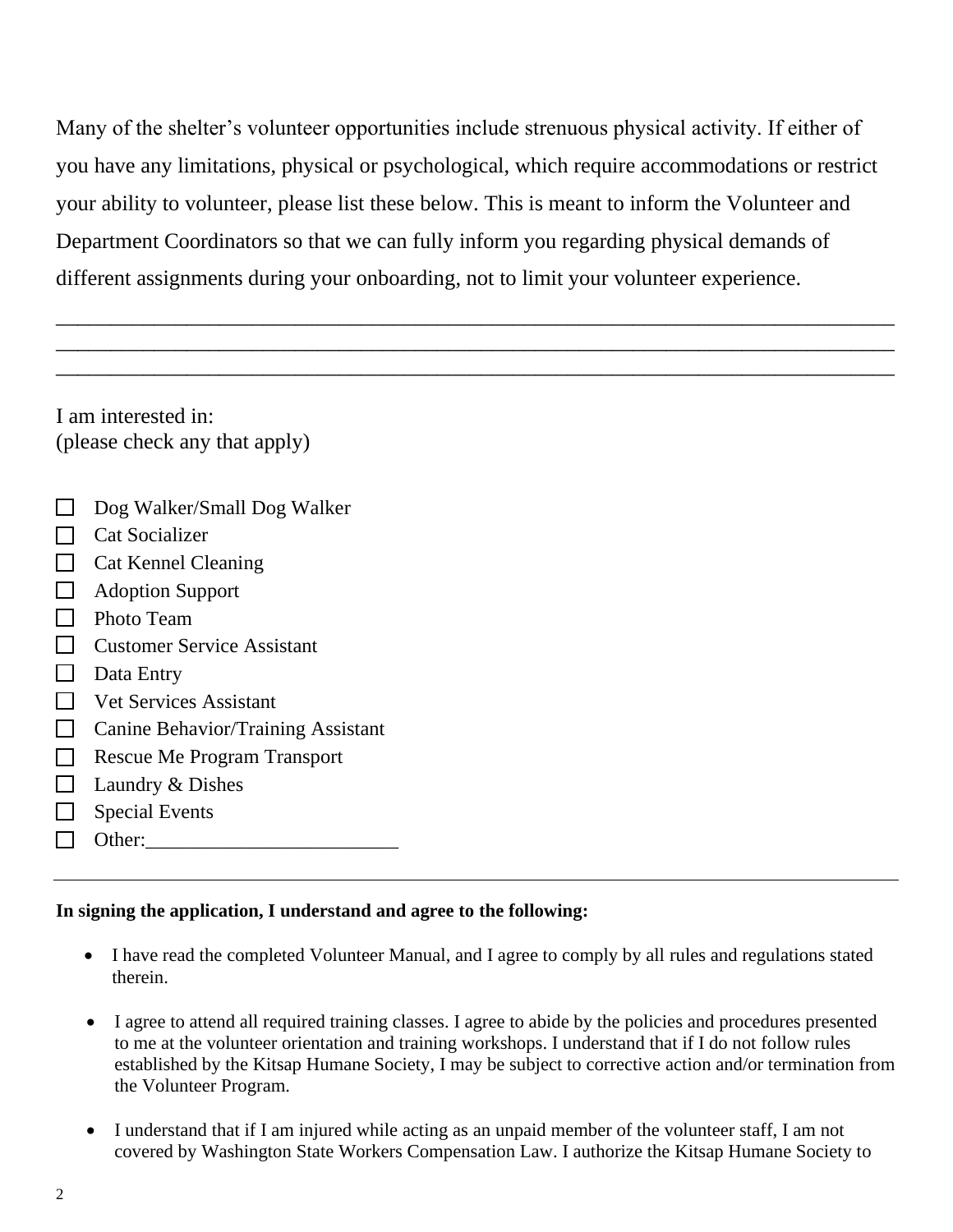seek emergency medical treatment in case of accident, injury or illness. I agree to hold the Kitsap Humane Society, its employees, volunteers and officers harmless in all matters relating to my service as a volunteer, including but not limited to personal injury.

- I agree on behalf of myself, my heirs, personal representatives and executors to allow the Kitsap Humane Society to use any photographs or videotapes taken of me for use in public relations efforts.
- I understand that I am a representative of the Kitsap Humane Society and that I may have access to personal or privileged information regarding the organization. I agree to respect and maintain confidentiality of all donors, customers, volunteers, staff and animals of the Kitsap Humane Society both on and offsite, during and outside of volunteer hours. I understand that any disrespectful or misleading representation of the Kitsap Humane Society may be cause for immediate dismissal from the Volunteer Program.
- I understand that because I handle animals, it is important to discuss being vaccinated against tetanus with my physician. I release the Kitsap Humane Society from all responsibility that may occur because of my not pursuing this matter further, and I understand whatever decision I make is at my own risk.
- I understand the hourly requirements for being a Volunteer at Kitsap Humane Society is eight hours a month for a minimum of six months. I understand that if I am unable to meet the hourly requirements for Volunteering that there are other options, but I must contact the Volunteer Department Coordinator at [volunteerdept@kitsap-humane.org](mailto:volunteerdept@kitsap-humane.org) before starting.

\_\_\_\_\_\_\_\_\_\_\_\_\_\_\_\_\_\_\_\_\_\_\_\_\_\_\_\_\_\_\_\_\_\_\_\_\_\_\_\_\_\_\_\_\_\_\_\_\_\_\_\_\_\_\_\_\_\_\_\_\_\_\_\_\_\_\_\_\_\_\_\_\_\_ \_\_\_\_\_\_\_\_\_\_\_\_\_

\_\_\_\_\_\_\_\_\_\_\_\_\_\_\_\_\_\_\_\_\_\_\_\_\_\_\_\_\_\_\_\_\_\_\_\_\_\_\_\_\_\_\_\_\_\_\_\_\_\_\_\_\_\_\_\_\_\_\_\_\_\_\_\_\_\_\_\_\_\_\_\_\_\_\_\_\_\_\_\_\_\_\_\_\_\_\_\_\_\_

\_\_\_\_\_\_\_\_\_\_\_\_\_\_\_\_\_\_\_\_\_\_\_\_\_\_\_\_\_\_\_\_\_\_\_\_\_\_\_\_\_\_\_\_\_\_\_\_\_\_\_\_\_\_\_\_\_\_\_\_\_\_\_\_\_\_\_\_\_\_\_\_\_\_\_\_\_\_\_\_\_\_\_\_\_\_\_\_\_\_

**Applicant Signature Date** 

**Print Name** 

**Email**